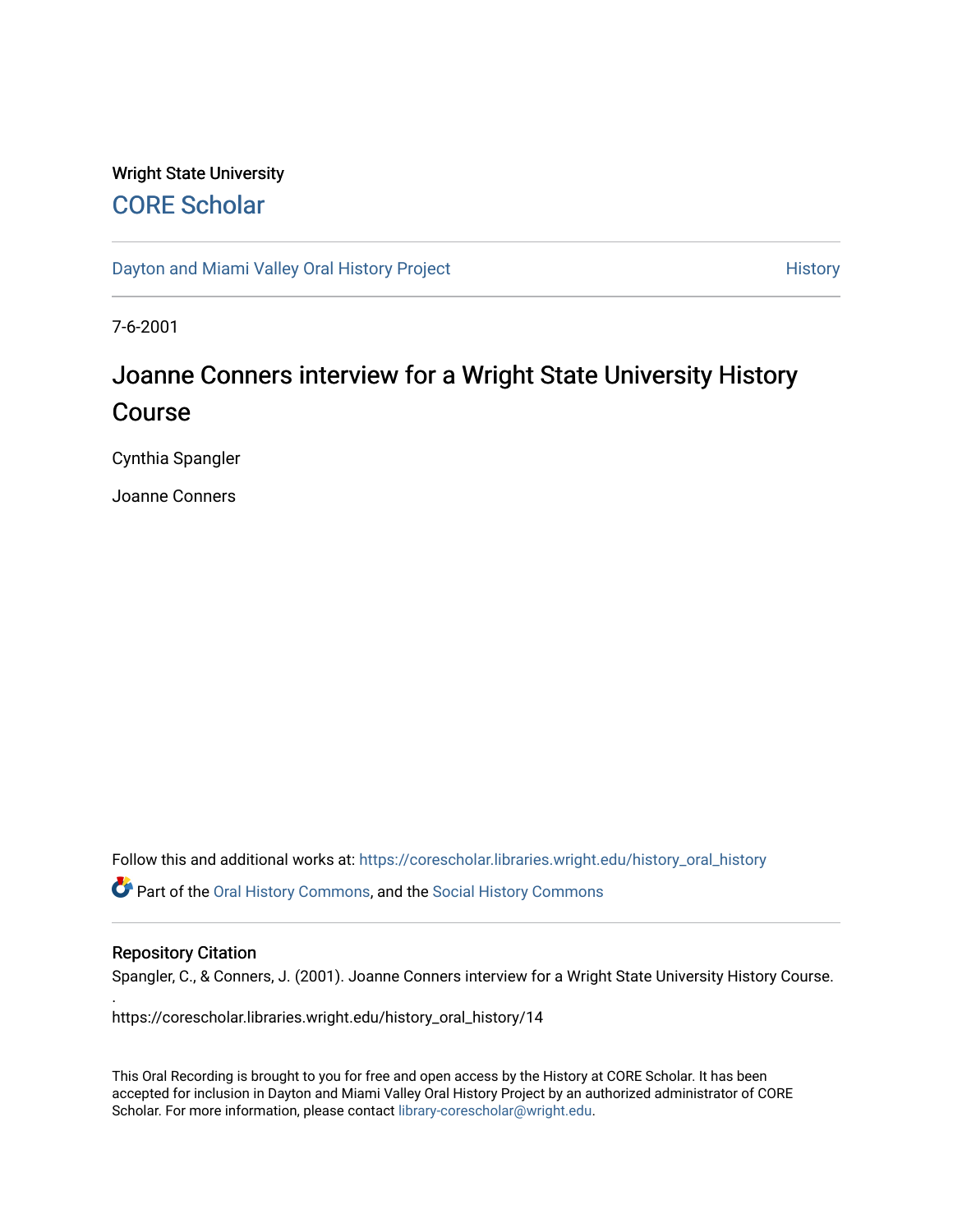### Joe Ann Connors

C.S. Where did you go to high school?

J.C. Randolph High School, Englewood, Ohio. It's now called, let me think a minute here, it's no longer called Randolph. It's still in the Northmont system, but it's called O.R. Edginton. It's up on 48 between Englewood and Union.

C.S. What kind of neighborhood did you grow up in?

J.C. Mostly, a farm type community. The homes were, it was on Old Salem Road, which is now part of Clayton. And, farms, farm, woods, fields.

C.S. What year did you graduate?

J.C. 1950.

C.S. What did you do for fun back then?

J.C. Where we grew up there were not things like drug stores. There was a corner grocery store, at the corner of Old Salem and 48. That was sort of a hang out. The proprietor there sold of course, soda pop and chips. That sort of thing. We did come into Dayton once in a while to see movies. Of course, there were football games. But and uh, back then we had what we called slumber parties, I'm not sure what they call them now, sleep overs, I think. Slumber parties, we did a lot of that. Although none of us lived close to each other, to our friends, we managed to get together and do things.

# C.S. What sort of things did you do on dates?

J.C. Movies, I can't remember which ones, but I know we did movies, uh, there were dances at our high school. Of course in the summer, sort of just what kids do now, we just hung out. We did. There was up above Englewood Dam there was a restaurant called Shaw's. And we hung out a lot there. There was also a place, uh, it's where Bolt's Sports Bar is now, near Englewood, called the Morgan House. That was a real big deal because you could just get gigantic sundaes, shakes, hamburgers, uh, banana splits. That was a real big specialty and it well known back then. But, during the summer we did a lot, at least my group did, we did a lot of going over to Miller's Grove swimming. We would all get together in a group and go and often there was a friend out north of Union. Sylvia lived on a real farm community and we spent a lot of time out there and there was a group of six/seven of us girls who would stay out there. Her mother even allowed us to even spend part of a week and we would hop in Sylvia's jeep and just go on over to Miller's Grove.

# C.S. Where did you go to see movies?

J.C. Loew's and Keith's, probably more at Loew's than any place. The movie theaters back then were beautiful. It's too bad when I go into them nowadays, it seems they are so... nothing compared to what we had then. Thick carpet and beautiful draperies and it's sort of too bad they're gone. They were just beautiful.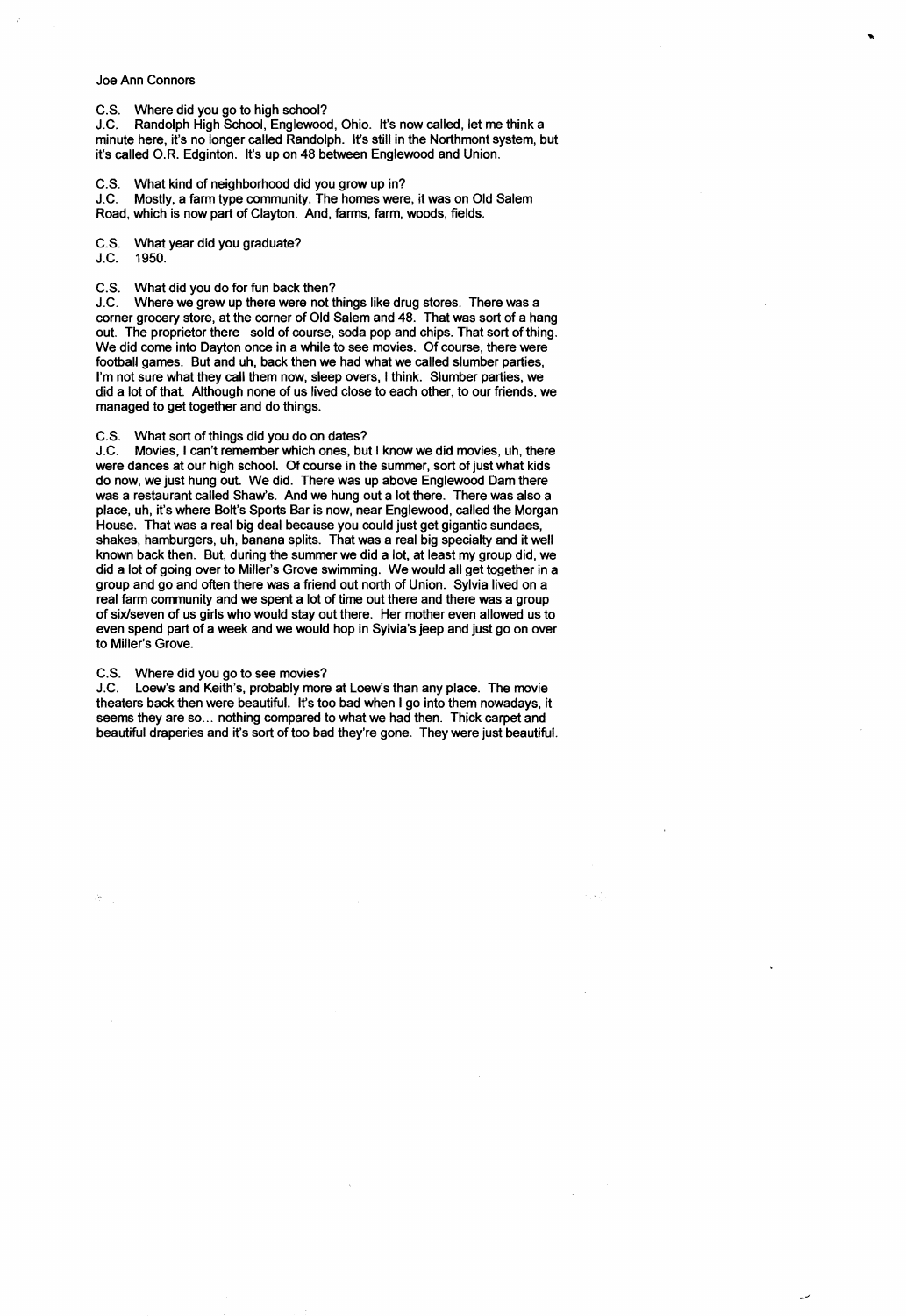#### C.S. Where did you like to shop?

J.C. There, of course, Rike's, everybody went to Rike's. But also, at the time it would have been called Elder Johnson's which went on then to become Elder-Beerman's. In fact, that was my first, other than babysitting, that type of thing, my first job was at Elder Johnson's. And it amazes me because we had to, before we were allowed to go onto the selling floor, to do that type of thing, we had to have two weeks of very intensive instruction on how to do our job properly, how to treat customers. I think it is too bad, that nowadays that companies cannot take the time to train the young people how customers should be treated. That stayed with me all my life, I, the customer comes first, even if the customer's wrong, they're still right.

C.S. A lot of people have talked about coming into town to shop. That was a big deal? They talked about gloves and hats and all that.

J.C. I, just because of the way I am, I probably wasn't into that as much as, but yes, we did dress up. We didn't come in slacks or shorts. We did usually wear dresses and uh, and during part of that time was when the long skirts were in fashion. I still do, I love the long skirts and we did wear them back then. I think things I remember too about downtown, I loved McCroy's. You'd walk in there and it would smell so good. It did, it was a neat place to shop too. Another thing, and I know in the Dayton paper not too long ago, they talked about, had an article written about Gene Barry, the disc jockey. He was so popular with us. When we had these slumber parties we'd always call Gene and he'd play songs for us and he was just like part of us too.

C.S. Glenna mentioned going down to the place with the window and you could see him?

J.C. Yes, yes and also at the Van Cleve Hotel, which is no longer there, Saturday mornings they had, it was a type of teen club, and I think perhaps it was sponsored by Rike's. But I cannot remember the name, I know it was for teens, but you could go there and they would usually have some kind of entertainment. It was just fun. For some reason back then we used to even go over and sit in the lobby of the Biltmore often when we were waiting for someone downtown. We felt comfortable in these kinds of places. Which I'm not so sure the kids do anymore. They just don't seem to do that. And they were beautiful places, but we respected them. It wasn't like it is now (laughs). Also I can remember, and I think it is because of my interest in art, I forget how it happened. When I was either in the ninth or tenth grade the Dayton Art Institute would allow so many students from a school to come on Saturdays and spend the day with instructors and we'd take a lunch. To this day that is one of my favorite places to go. Kids seem to have, or think they have so much freedom now but, maybe it's because there is so many more kids now that people sometimes resent if they're hanging out or being someplace or being noisy and all. Maybe it's because there weren't so many of us, but there were not the problems with adults and kids in public places like there is nowadays. The adults seemed just to accept us and not complain because we were there. But I think it is a matter of just more people.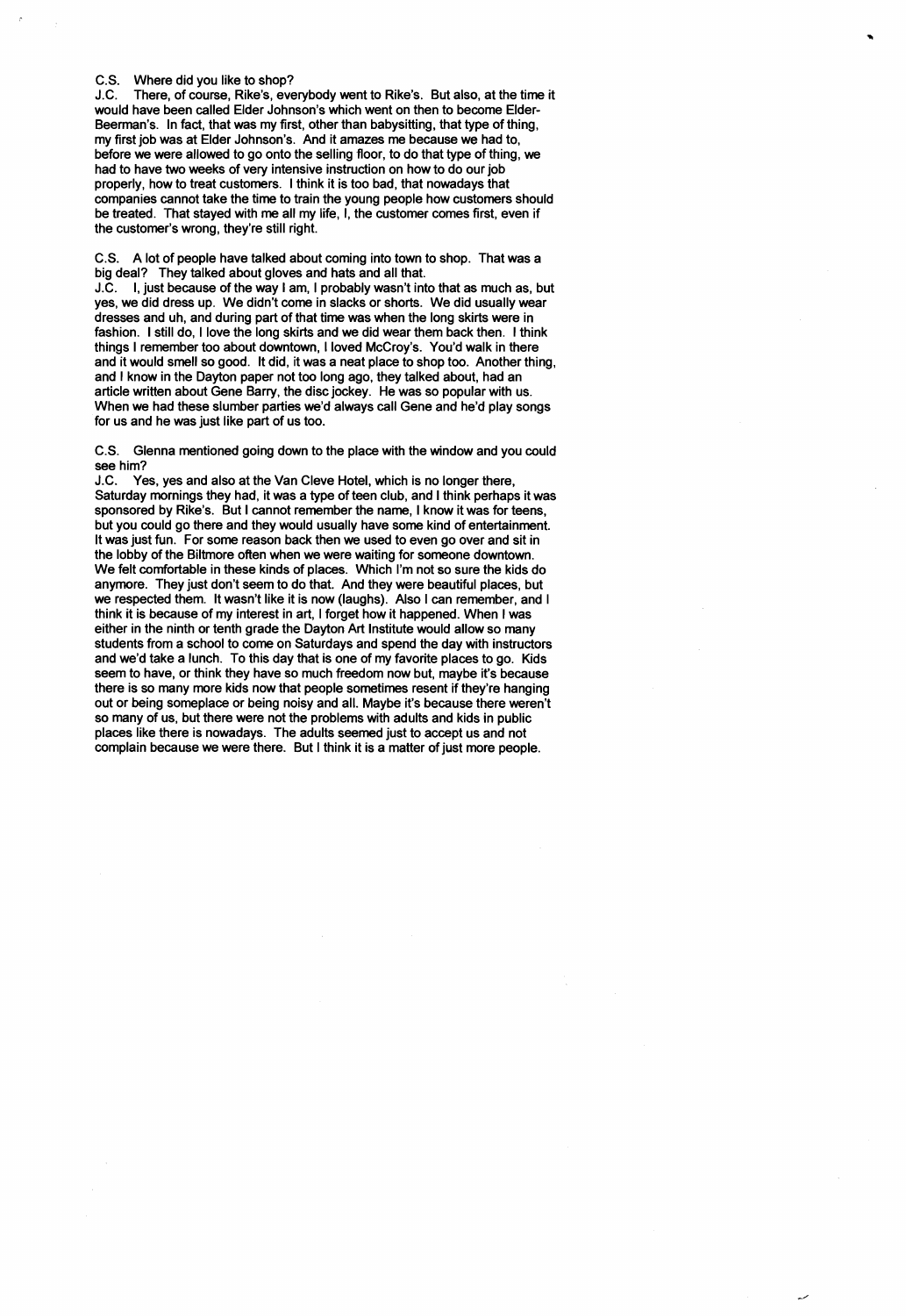#### C.S. What fashions were popular?

 $\boldsymbol{r}$ 

J.C. The long skirts, poodle skirts, for a while there, ballet slippers, everyone wore ballet slippers. They were comfortable. Of course then, in high school, we all had to have a school sweater. People in the band had school sweaters with the band symbol representing them, ones in sports, and like wise. So that was a big deal to wear a school sweater. And I can remember pleated skirts, white pleated skirts, very impractical. But we wore our white pleated skirts and out  $\Gamma$ green school sweaters.

C.S. What kind of music did you listen to?

J.C. Whatever Gene Barry was playing and I can't even remember. Uh, let me think, I had some real favorites. I can't think of any.

C.S. But you were into rock and roll? A lot of people mentioned the Big Bands. Was that still popular?

J.C. Yes, and that was when I was talking about the Van Cleve and Rike's and all, they would bring in the Big Bands for us to listen to on Saturdays. That was great. We had Big Band, but we had the real jazzy stuff too.

C.S. What did you do for entertainment at horne?

J.C. Because of the area I grew up in was the woods and fields I spent much much time outside. We did play board games, Parcheesi, that type of thing, but more than anything I can just remember times outside. Just being out. There weren't restrictions on myself or my brothers and sisters about; no one seemed to worry about us just roaming, which was really great when I look back on it. Any more people have to be so concerned about. We roamed the fields and woods and just down to the river. No one ever thought about anything bad happening to us, we were just able to spend a lot of time outside. And my grandfather's farm adjoined our property and he was a well-known truck farmer and I spent a lot of time with him on the farm. Oh, going back to music, Frank Sinatra. He was so, he, there will never be anyone else to my notion who did what he could do with music. Many of my friends felt that way. He would come on the radio on Wednesday evenings and I know I would have given up absolutely anything too be able... I did not miss ? Wednesday with Frank. And I collected pictures, anything about him. I still have them; I still have a lot of Sinatra. But, he was wonderful. Probably the same way that people in another generation felt about Elvis and all. He did make the girls swoon (laughs).

C.S. What about TV? Do you remember people getting the first TV? J.C. I can sort of remember when my family got the first television, I was a probably a junior or senior, I'm not positive about that. But to this day, television doesn't interest me. I do not watch it. An even then when everyone else was so enthralled with it, I didn't see what the big deal was. And I still don't. I know that probably that really pops out but. I don't watch television, and when I tell people this they look at me and they think she means that she watches it once in a while. I don't watch television. If it's on when I go into someone's house of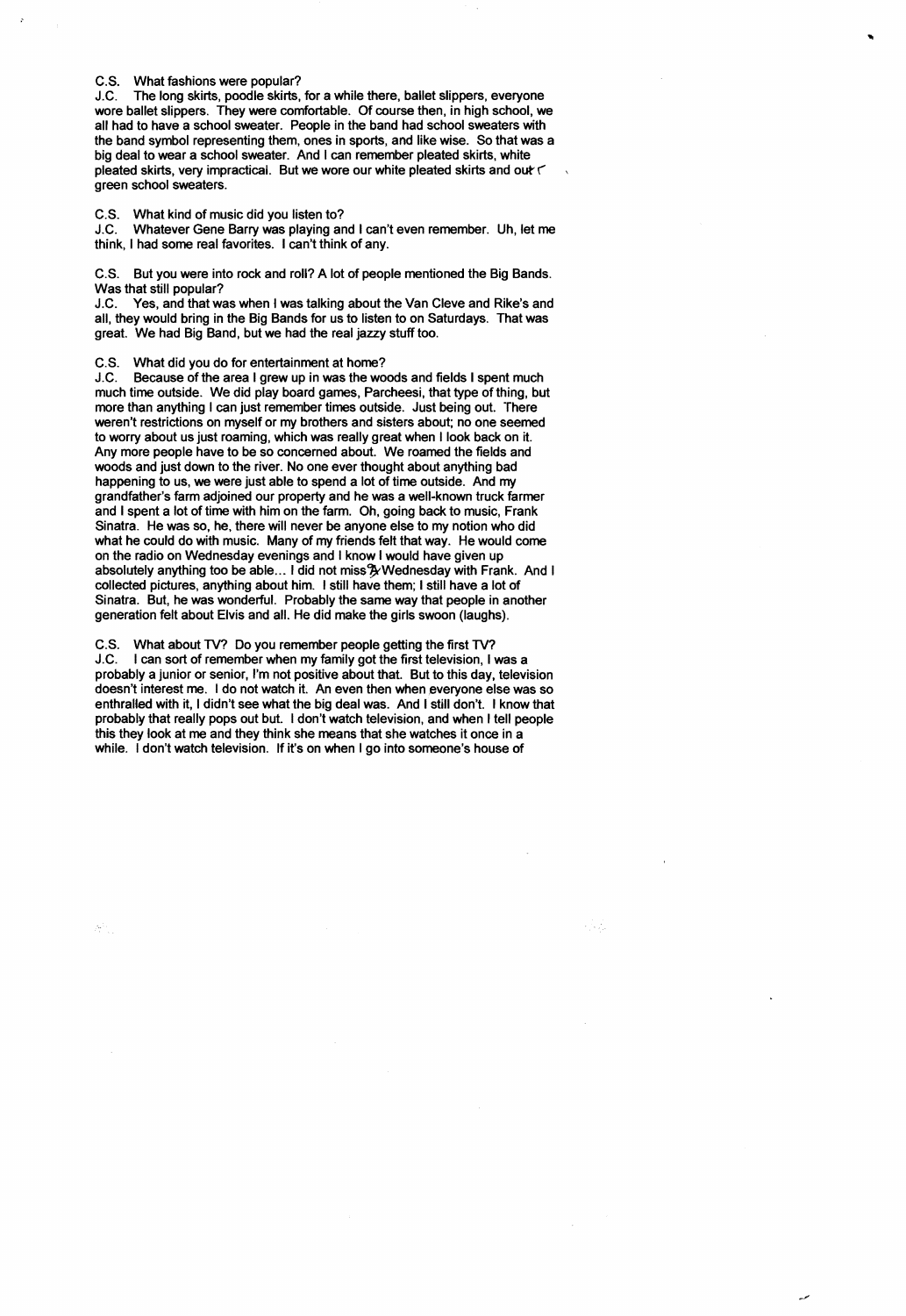course I'm not going to tell them to turn it off, but that doesn't matter to me. But to me, I still like radio, always did and newspaper and periodicals. I just don't watch television; I'm probably one of the few people in the world who don't.

C.S. What about cards? Everyone I've talked to said playing cards was a big deal.

J.C. It was a big deal, but not with me. Just like with television, I don't like cards, I can't stand to play cards. People played lots of cards.

C.S. Well, the next one you kind of answered already, but what did you do on summer breaks or vacations? You worked with your grandfather? J.C. Yes, that and I can remember my grandfather and grandmother would set up a market on the street. It was along St. Clair there along the library, where the library is. Almost, but not every Saturday, but many many Saturdays I would go with them and I would stay with them part of the time, but often I went into the library and at that time we went down stairs to a lower level is where... I just loved that, sitting there and reading.

C.S. Was the library the building it is now?

;

J.C. No, its in the same place, but it's not, there is a difference now. It would have been the old building. And another thing that was, that we thought was just wonderful where I grew up was the bookmobile would come and park at the corner of Old Salem and Garber Road and all of us in the vicinity we were just enthralled with the bookmobile.

C.S. I just had one more question. Who were your role models? Do you remember who you looked up to?

J.C. A couple teachers, one was Alberta Braumbaugh and in fact she used to, when we'd do a lot of our summer slumber parties and all she would come and stay if Sylvia's parents were not going to be there. She and her husband both, they were just almost like family. The superintendent of our school, Mr. Edgington, he's the man that Randolph, that they changed the name to. He was a wonderful man, and I can remember he was very, very strict, and when he threw that book down on his desk (in effect shut up), we were quiet. But we really respeded him. He was a great teacher. Maybe because my school was small we became very involved with the teachers and Chad Raush, you've probably heard of him, he lives in Kettering now, he was the a biology teacher at Randolph also he was a coach for the boys there. He went on to become superintendent for Kettering schools, I believe, and became involved even with the state of Ohio. He was one of the finest people I can think of, I don't know what other words, but he was so good with his students. Really, just made you love to learn. I'm sure there were other people besides teachers. I had an excellent relationship with my parents. They were just great. And my grandparents, really just the people I associated with day to day. They were my role models. I think my grandfather had much to do with my love of gardening and all. And the way he farmed would seem so strange to people nowadays